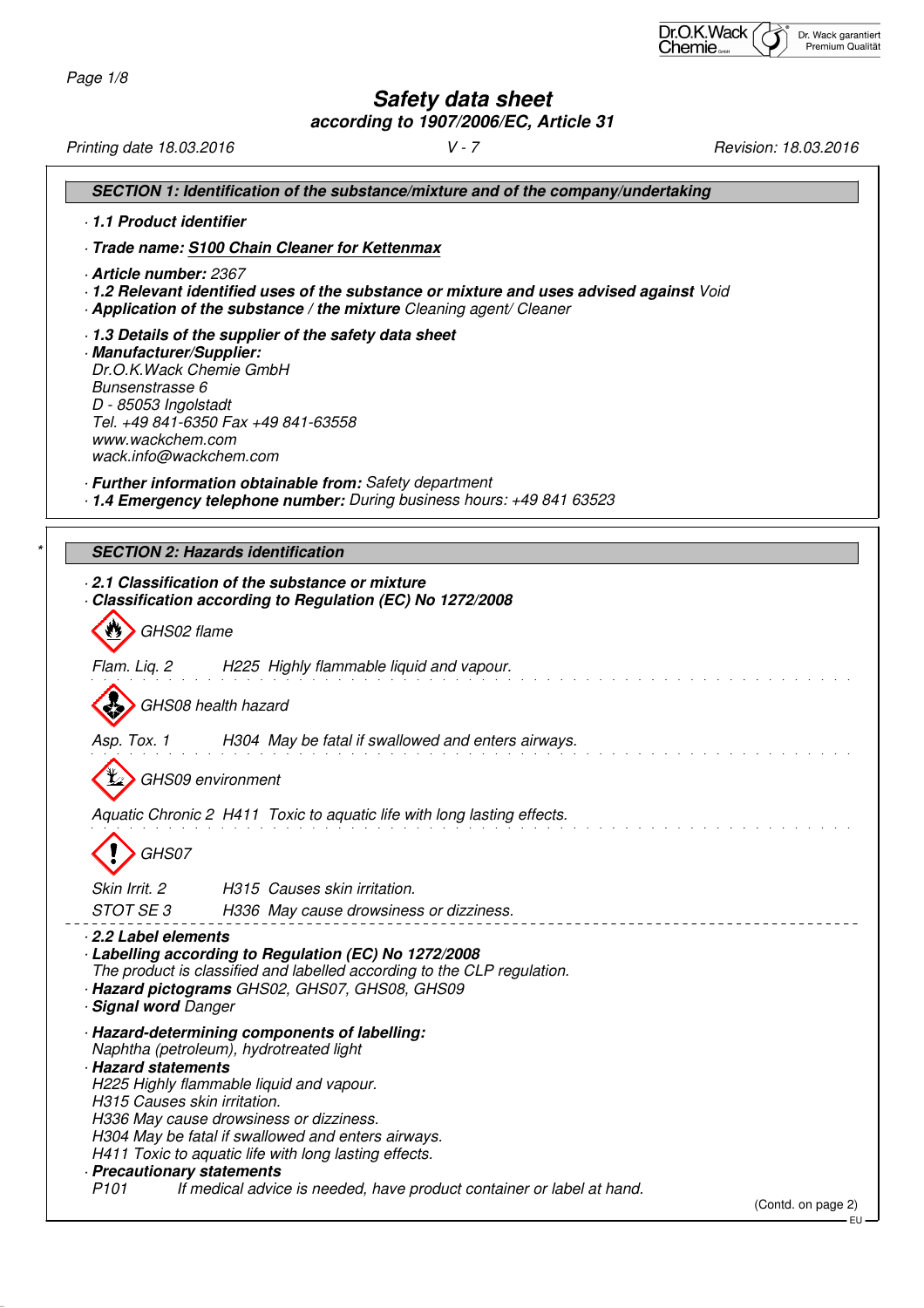**Safety data sheet according to 1907/2006/EC, Article 31**

Printing date 18.03.2016 **V** - 7 **V** - 7 **Revision: 18.03.2016** 

Page 2/8

**Trade name: S100 Chain Cleaner for Kettenmax**

(Contd. of page 1)

P102 Keep out of reach of children. P210 Keep away from heat, hot surfaces, sparks, open flames and other ignition sources. No smoking. P271 Use only outdoors or in a well-ventilated area. P301+P310 IF SWALLOWED: Immediately call a POISON CENTER/ doctor. Do NOT induce vomiting. P302+P352 IF ON SKIN: Wash with plenty of water.

P501 Dispose of contents/container in accordance with local/regional/national/international regulations.

· **2.3 Other hazards**

· **Results of PBT and vPvB assessment**

· **PBT:** Not applicable.

· **vPvB:** Not applicable.

\* **SECTION 3: Composition/information on ingredients**

· **3.2 Mixtures**

· **Description:** Mixture of the substances with nonhazardous additions.

## · **Dangerous components:**

| <i>CAS: 64742-49-0</i> | Naphtha (petroleum), hydrotreated light                                                                              | >50% |
|------------------------|----------------------------------------------------------------------------------------------------------------------|------|
| 921-024-6              | $\langle \diamondsuit$ Flam. Liq. 2, H225; $\diamondsuit$ Asp. Tox. 1, H304; $\diamondsuit$ Aquatic Chronic 2, H411; |      |
|                        | Reg.nr.: 01-2119475514-35 \. Skin Irrit. 2, H315; STOT SE 3, H336                                                    |      |

· **SVHC** None

· **Additional information:** For the wording of the listed hazard phrases refer to section 16.

#### **SECTION 4: First aid measures**

#### · **4.1 Description of first aid measures**

· **General information:**

Take affected persons out into the fresh air.

Immediately remove any clothing soiled by the product.

- · **After inhalation:**
- Supply fresh air.

Seek medical treatment in case of complaints.

· **After skin contact:**

Immediately remove any clothing soiled by the product. After contact with skin, wash immediately with plenty of water. Repeated exposure may cause skin dryness or cracking.

· **After eye contact:**

Rinse opened eye for several minutes under running water. If symptoms persist, consult a doctor.

· **After swallowing:**

If swallowed, do not induce vomiting: seek medical advice immediately and show this container or label. Harmful: may cause lung damage if swallowed.

- · **4.2 Most important symptoms and effects, both acute and delayed** No further relevant information available.
- · **Hazards** If swallowed or in case of vomiting, danger of entering the lungs.
- · **4.3 Indication of any immediate medical attention and special treatment needed**

No further relevant information available.

#### **SECTION 5: Firefighting measures**

- · **5.1 Extinguishing media**
- · **Suitable extinguishing agents:** CO2, powder or water spray. Fight larger fires with water spray or alcohol resistant foam.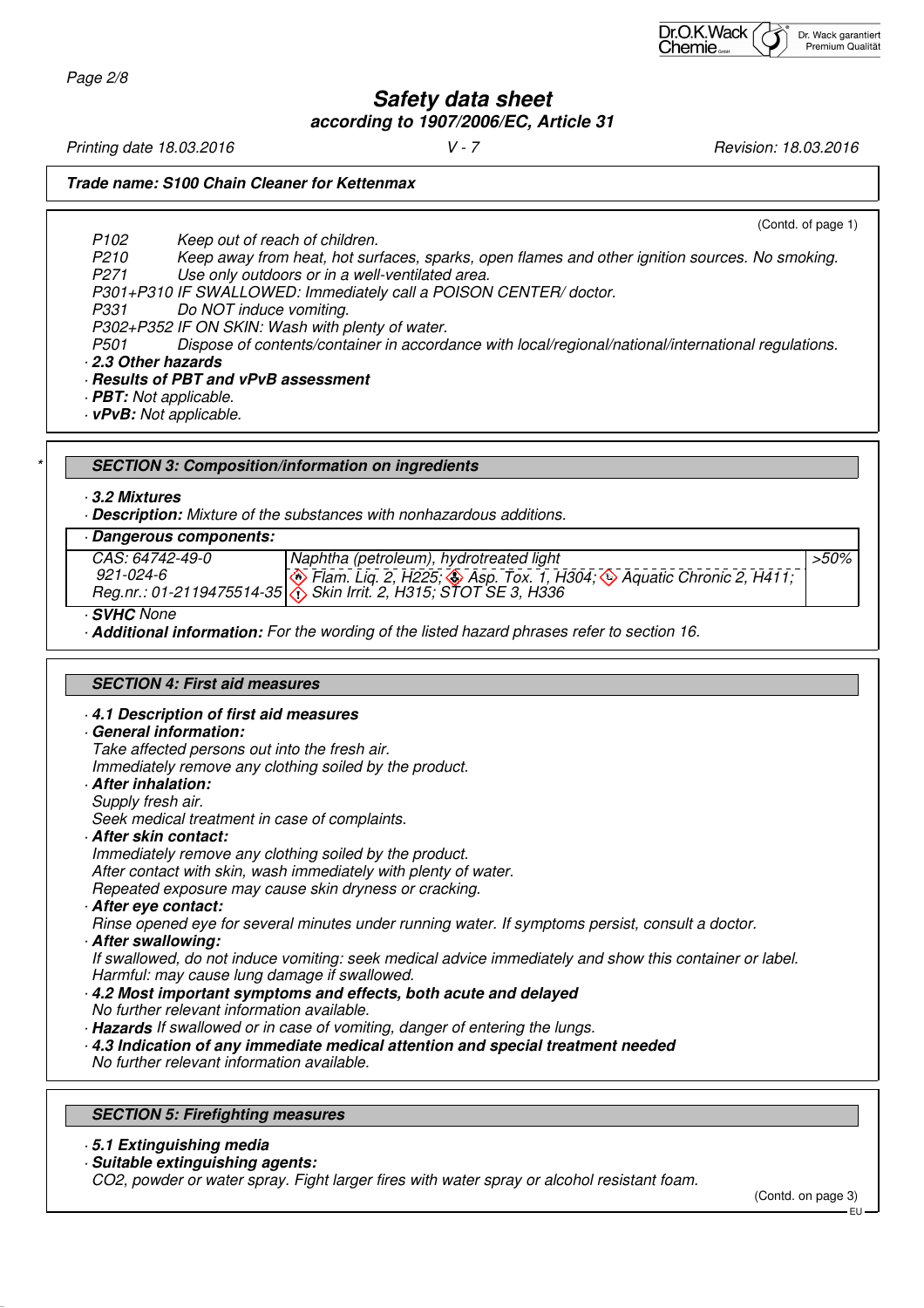| Dr.O.K.Wack $\sqrt{\overrightarrow{f}}$<br>Chemie |  | Dr. Wack garantiert<br>Premium Qualität |
|---------------------------------------------------|--|-----------------------------------------|
|---------------------------------------------------|--|-----------------------------------------|

Page 3/8

**Safety data sheet according to 1907/2006/EC, Article 31**

**Trade name: S100 Chain Cleaner for Kettenmax** (Contd. of page 2) · **For safety reasons unsuitable extinguishing agents:** Water with full jet · **5.2 Special hazards arising from the substance or mixture** Formation of toxic gases is possible during heating or in case of fire. · **5.3 Advice for firefighters** · **Protective equipment:** Wear self-contained respiratory protective device. **SECTION 6: Accidental release measures** · **6.1 Personal precautions, protective equipment and emergency procedures** Keep away from ignition sources. Ensure adequate ventilation. Avoid contact with skin and eyes. Wear protective clothing.

- · **6.2 Environmental precautions:** Do not allow to penetrate the ground/soil. Do not allow to enter sewers/ surface or ground water. · **6.3 Methods and material for containment and cleaning up:**
- Absorb with liquid-binding material (sand, diatomite, acid binders, universal binders, sawdust). Dispose contaminated material as waste according to item 13.
- · **6.4 Reference to other sections** See Section 7 for information on safe handling. See Section 8 for information on personal protection equipment. See Section 13 for disposal information.

## **SECTION 7: Handling and storage**

· **7.1 Precautions for safe handling** The usual precautionary measures are to be adhered to when handling chemicals. Use only in well ventilated areas.

- · **Information about fire and explosion protection:** Keep ignition sources away - Do not smoke. Protect against electrostatic charges.
- · **7.2 Conditions for safe storage, including any incompatibilities**
- · **Storage:**
- · **Requirements to be met by storerooms and receptacles:** Store in cool, dry conditions in well sealed receptacles. · **Information about storage in one common storage facility:**
- Store away from foodstuffs. Store away from oxidising agents.
- · **Further information about storage conditions:** Protect from heat and direct sunlight.
- · **7.3 Specific end use(s)** No further relevant information available.

# **SECTION 8: Exposure controls/personal protection**

· **Additional information about design of technical facilities:** No further data; see item 7.

· **8.1 Control parameters**

· **Ingredients with limit values that require monitoring at the workplace:** The product does not contain any relevant quantities of materials with critical values that have to be monitored at the workplace.

(Contd. on page 4)

EU

Printing date 18.03.2016 **V** - 7 **V** - 7 **Revision: 18.03.2016**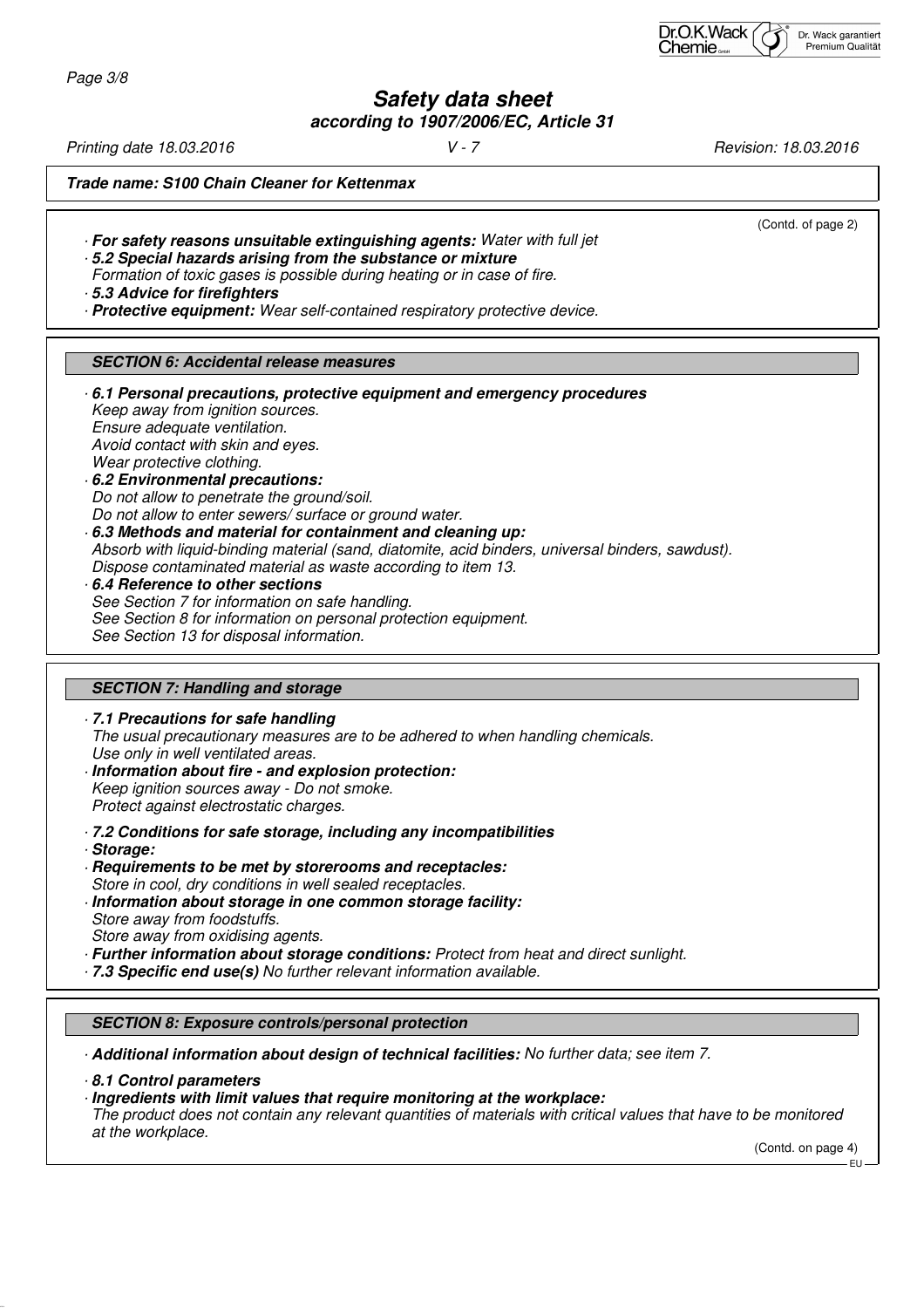Page 4/8

**Safety data sheet according to 1907/2006/EC, Article 31**

Printing date 18.03.2016 **V** - 7 **V** - 7 **Revision: 18.03.2016** 

**Trade name: S100 Chain Cleaner for Kettenmax**

| <b>DNELs</b>                                                                                                                                                                                                                                                                                                                                                                                                                         |                                                                                                                                                                                                                                                                                                                                                                                                                                                                                                                                                                                                                                                                                                                                       |
|--------------------------------------------------------------------------------------------------------------------------------------------------------------------------------------------------------------------------------------------------------------------------------------------------------------------------------------------------------------------------------------------------------------------------------------|---------------------------------------------------------------------------------------------------------------------------------------------------------------------------------------------------------------------------------------------------------------------------------------------------------------------------------------------------------------------------------------------------------------------------------------------------------------------------------------------------------------------------------------------------------------------------------------------------------------------------------------------------------------------------------------------------------------------------------------|
|                                                                                                                                                                                                                                                                                                                                                                                                                                      | 64742-49-0 Naphtha (petroleum), hydrotreated light                                                                                                                                                                                                                                                                                                                                                                                                                                                                                                                                                                                                                                                                                    |
|                                                                                                                                                                                                                                                                                                                                                                                                                                      | Inhalative DNEL system. effects (long-term) 2035 mg/m <sup>3</sup> (Worker)                                                                                                                                                                                                                                                                                                                                                                                                                                                                                                                                                                                                                                                           |
|                                                                                                                                                                                                                                                                                                                                                                                                                                      | Additional information: The lists valid during the making were used as basis.                                                                                                                                                                                                                                                                                                                                                                                                                                                                                                                                                                                                                                                         |
| 8.2 Exposure controls<br>· Personal protective equipment:<br>General protective and hygienic measures:<br>Keep away from foodstuffs, beverages and feed.<br>Wash hands before breaks and at the end of work.<br>Avoid contact with the eyes and skin.<br>Use skin protection cream for skin protection.<br>· Protection of hands:<br>Solvent resistant gloves<br>Material of gloves<br>Chloroprene rubber, CR<br>Nitrile rubber, NBR | The usual precautionary measures are to be adhered to when handling chemicals.<br>· Respiratory protection: Not necessary if room is well-ventilated.<br>The glove material has to be impermeable and resistant to the product/ the substance/ the preparation.<br>Selection of the glove material on consideration of the penetration times, rates of diffusion and the degradation<br>The selection of the suitable gloves does not only depend on the material, but also on further marks of quality<br>and varies from manufacturer to manufacturer. As the product is a preparation of several substances, the<br>resistance of the glove material can not be calculated in advance and has therefore to be checked prior to the |
| application.<br>· Penetration time of glove material<br>observed.<br>· Eye protection: Not required.                                                                                                                                                                                                                                                                                                                                 | The exact break trough time has to be found out by the manufacturer of the protective gloves and has to be                                                                                                                                                                                                                                                                                                                                                                                                                                                                                                                                                                                                                            |
|                                                                                                                                                                                                                                                                                                                                                                                                                                      |                                                                                                                                                                                                                                                                                                                                                                                                                                                                                                                                                                                                                                                                                                                                       |
| <b>SECTION 9: Physical and chemical properties</b>                                                                                                                                                                                                                                                                                                                                                                                   |                                                                                                                                                                                                                                                                                                                                                                                                                                                                                                                                                                                                                                                                                                                                       |
| <b>General Information</b>                                                                                                                                                                                                                                                                                                                                                                                                           | 9.1 Information on basic physical and chemical properties                                                                                                                                                                                                                                                                                                                                                                                                                                                                                                                                                                                                                                                                             |
| - Appearance:                                                                                                                                                                                                                                                                                                                                                                                                                        |                                                                                                                                                                                                                                                                                                                                                                                                                                                                                                                                                                                                                                                                                                                                       |
| Form:                                                                                                                                                                                                                                                                                                                                                                                                                                | Fluid                                                                                                                                                                                                                                                                                                                                                                                                                                                                                                                                                                                                                                                                                                                                 |
| Colour:                                                                                                                                                                                                                                                                                                                                                                                                                              | Clear<br>Petrol-like                                                                                                                                                                                                                                                                                                                                                                                                                                                                                                                                                                                                                                                                                                                  |
|                                                                                                                                                                                                                                                                                                                                                                                                                                      | Not determined                                                                                                                                                                                                                                                                                                                                                                                                                                                                                                                                                                                                                                                                                                                        |
| · Odour:<br>Odour threshold:<br>· pH-value:                                                                                                                                                                                                                                                                                                                                                                                          | Void                                                                                                                                                                                                                                                                                                                                                                                                                                                                                                                                                                                                                                                                                                                                  |
| Melting point/Melting range: Undetermined.<br>Boiling point/Boiling range: 80 - 170 °C                                                                                                                                                                                                                                                                                                                                               |                                                                                                                                                                                                                                                                                                                                                                                                                                                                                                                                                                                                                                                                                                                                       |
|                                                                                                                                                                                                                                                                                                                                                                                                                                      | $-12$ °C                                                                                                                                                                                                                                                                                                                                                                                                                                                                                                                                                                                                                                                                                                                              |
|                                                                                                                                                                                                                                                                                                                                                                                                                                      | Not determined                                                                                                                                                                                                                                                                                                                                                                                                                                                                                                                                                                                                                                                                                                                        |
| Change in condition<br>· Flash point:<br>· Ignition temperature:<br>· Self-igniting:                                                                                                                                                                                                                                                                                                                                                 | Product is not selfigniting.                                                                                                                                                                                                                                                                                                                                                                                                                                                                                                                                                                                                                                                                                                          |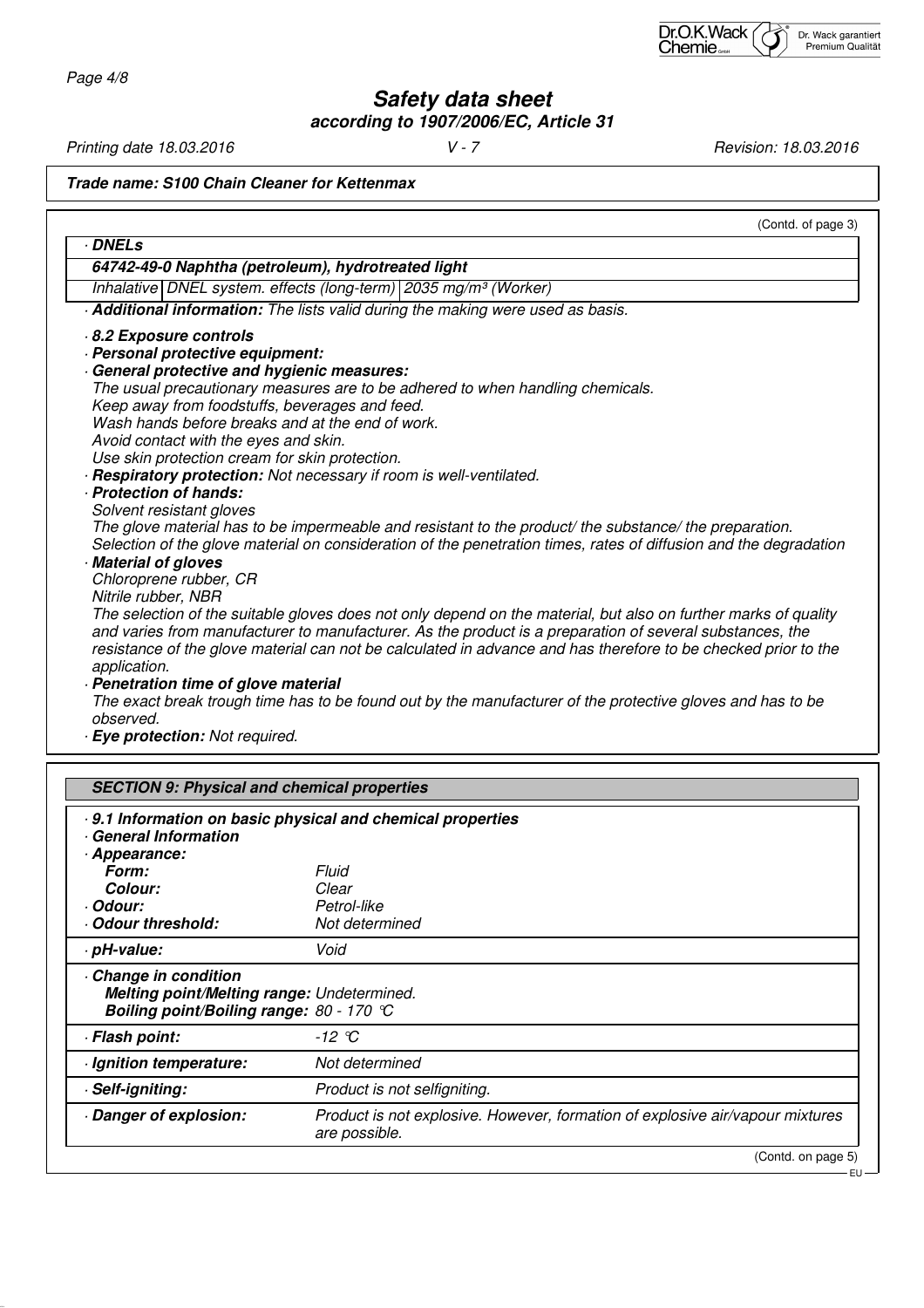# **Safety data sheet according to 1907/2006/EC, Article 31**

Printing date 18.03.2016 **V** - 7 **V** - 7 **Revision: 18.03.2016** 

#### **Trade name: S100 Chain Cleaner for Kettenmax**

|                                                                        | (Contd. of page 4)                                                             |
|------------------------------------------------------------------------|--------------------------------------------------------------------------------|
| <b>Explosion limits:</b><br><i>Lower:</i><br><b>Upper:</b>             | Not determined<br>Not determined                                               |
| Vapour pressure at 20 °C:                                              | 80 hPa                                                                         |
| ⋅ Density at 20 ℃:                                                     | $0,71 +/- 0,02$ g/cm <sup>3</sup>                                              |
| · Solubility in / Miscibility with<br>water:                           | Not miscible or difficult to mix.                                              |
| · Viscosity:<br>Dynamic:<br><b>Kinematic:</b><br>9.2 Other information | Not determined<br>Not determined<br>No further relevant information available. |

#### **SECTION 10: Stability and reactivity**

· **10.1 Reactivity** No further relevant information available.

- · **10.2 Chemical stability**
- · **Thermal decomposition / conditions to be avoided:** No decomposition if used according to specifications.
- · **10.3 Possibility of hazardous reactions** Reacts with strong oxidising agents.
- · **10.4 Conditions to avoid** No further relevant information available.
- · **10.5 Incompatible materials:** Store away from oxidising agents.
- · **10.6 Hazardous decomposition products:** No decomposition if used and stored according to specifications. In case of fire, the following can be released: Carbon monoxide and carbon dioxide

## **SECTION 11: Toxicological information**

· **11.1 Information on toxicological effects**

· **Acute toxicity** Based on available data, the classification criteria are not met.

#### · **LD/LC50 values relevant for classification:**

#### **64742-49-0 Naphtha (petroleum), hydrotreated light**

Oral LD50 >5840 mg/kg (rat)

· **Specific symptoms in biological assay:** Not determined

- · **Primary irritant effect:**
- · **Skin corrosion/irritation**

Causes skin irritation.

· **Serious eye damage/irritation** Based on available data, the classification criteria are not met.

- · **Respiratory or skin sensitisation** Based on available data, the classification criteria are not met.
- · **Additional toxicological information:**

Harmful: may cause lung damage if swallowed. Vapours may cause drowsiness and dizziness.

- · **CMR effects (carcinogenity, mutagenicity and toxicity for reproduction)**
- · **Germ cell mutagenicity** Based on available data, the classification criteria are not met.
- · **Carcinogenicity** Based on available data, the classification criteria are not met.
- · **Reproductive toxicity** Based on available data, the classification criteria are not met.

· **STOT-single exposure**

- May cause drowsiness or dizziness.
- · **STOT-repeated exposure** Based on available data, the classification criteria are not met.

(Contd. on page 6)

EU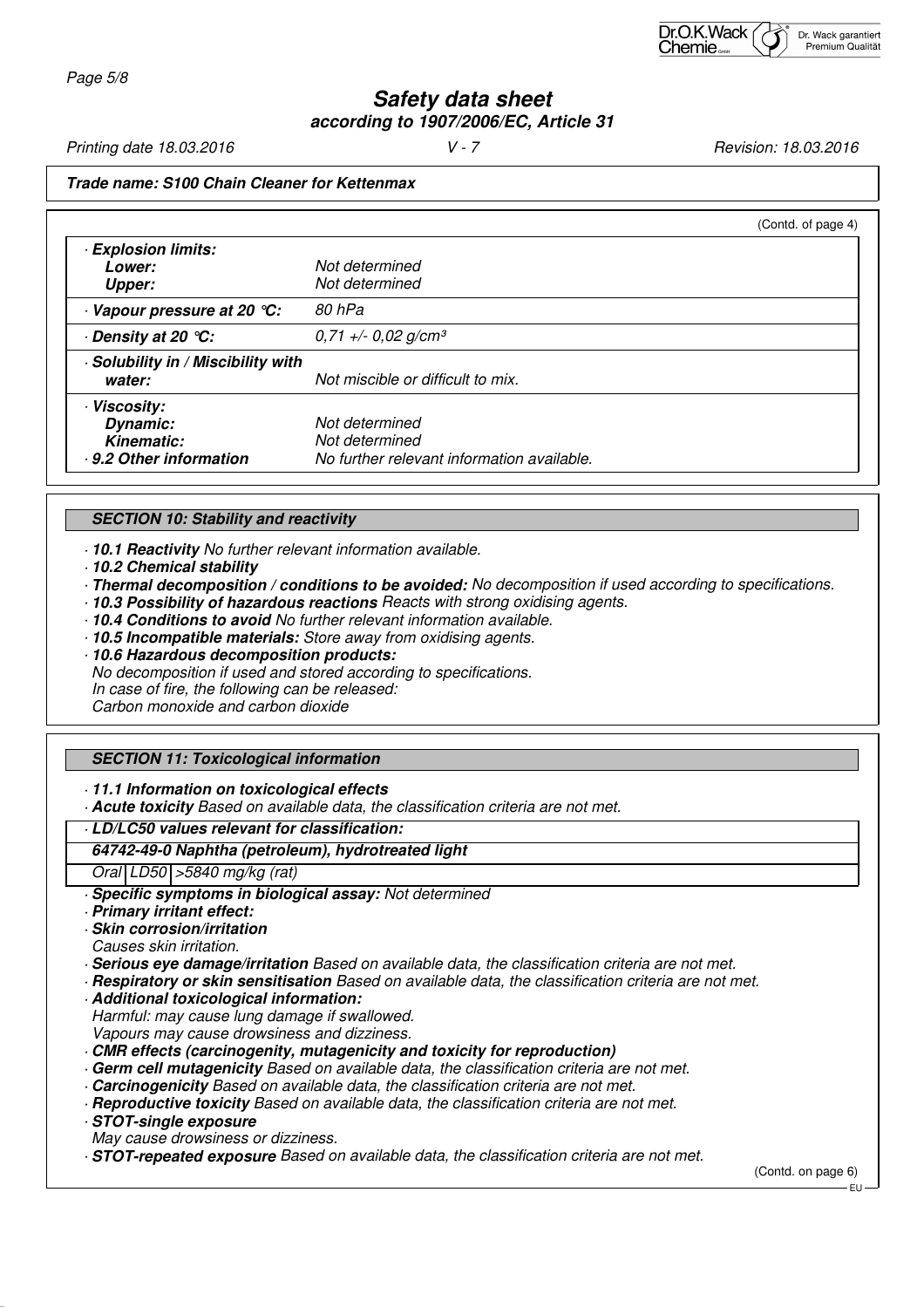Page 6/8

# **Safety data sheet according to 1907/2006/EC, Article 31**

Printing date 18.03.2016 **V** - 7 **V** - 7 **Revision: 18.03.2016** 

(Contd. of page 5)

**Trade name: S100 Chain Cleaner for Kettenmax**

· **Aspiration hazard**

May be fatal if swallowed and enters airways.

## **SECTION 12: Ecological information**

- · **12.1 Toxicity**
- · **Aquatic toxicity:** No further relevant information available.
- · **12.2 Persistence and degradability** No further relevant information available.
- · **12.3 Bioaccumulative potential** No further relevant information available.
- · **12.4 Mobility in soil** No further relevant information available.
- · **Ecotoxical effects:**
- · **Remark:** Toxic for fish
- · **Additional ecological information:**
- · **General notes:**
- Toxic for aquatic organisms

Water hazard class 1 (German Regulation) (Self-assessment): slightly hazardous for water

Do not allow undiluted product or large quantities of it to reach ground water, water course or sewage system.

- · **12.5 Results of PBT and vPvB assessment**
- · **PBT:** Not applicable.
- · **vPvB:** Not applicable.
- · **12.6 Other adverse effects** No further relevant information available.

#### **SECTION 13: Disposal considerations**

· **13.1 Waste treatment methods**

· **Recommendation** Disposal must be made according to official regulations.

· **European waste catalogue**

14 06 03\* other solvents and solvent mixtures

· **Uncleaned packaging:**

· **Recommendation:** Disposal must be made according to official regulations.

| <b>SECTION 14: Transport information</b> |                                                                                             |
|------------------------------------------|---------------------------------------------------------------------------------------------|
| 14.1 UN-Number<br>ADR, IMDG, IATA        | <b>UN3295</b>                                                                               |
| 14.2 UN proper shipping name             |                                                                                             |
| · ADR                                    | 3295 HYDROCARBONS, LIQUID, N.O.S.,<br>ENVIRONMENTALLY HAZARDOUS                             |
| <b>IMDG</b>                              | HYDROCARBONS, LIQUID, N.O.S. (Naphtha (petroleum),<br>hydrotreated light), MARINE POLLUTANT |
| · IATA                                   | Hydrocarbons, liquid, n.o.s.                                                                |
| 14.3 Transport hazard class(es)          |                                                                                             |
| · ADR, IMDG, IATA                        |                                                                                             |
| · Class                                  | 3 Flammable liquids.                                                                        |
| · Label                                  | 3                                                                                           |
| 14.4 Packing group                       |                                                                                             |
| <b>ADR, IMDG, IATA</b>                   | II                                                                                          |
|                                          | (Contd. on page 7)                                                                          |
|                                          | EU –                                                                                        |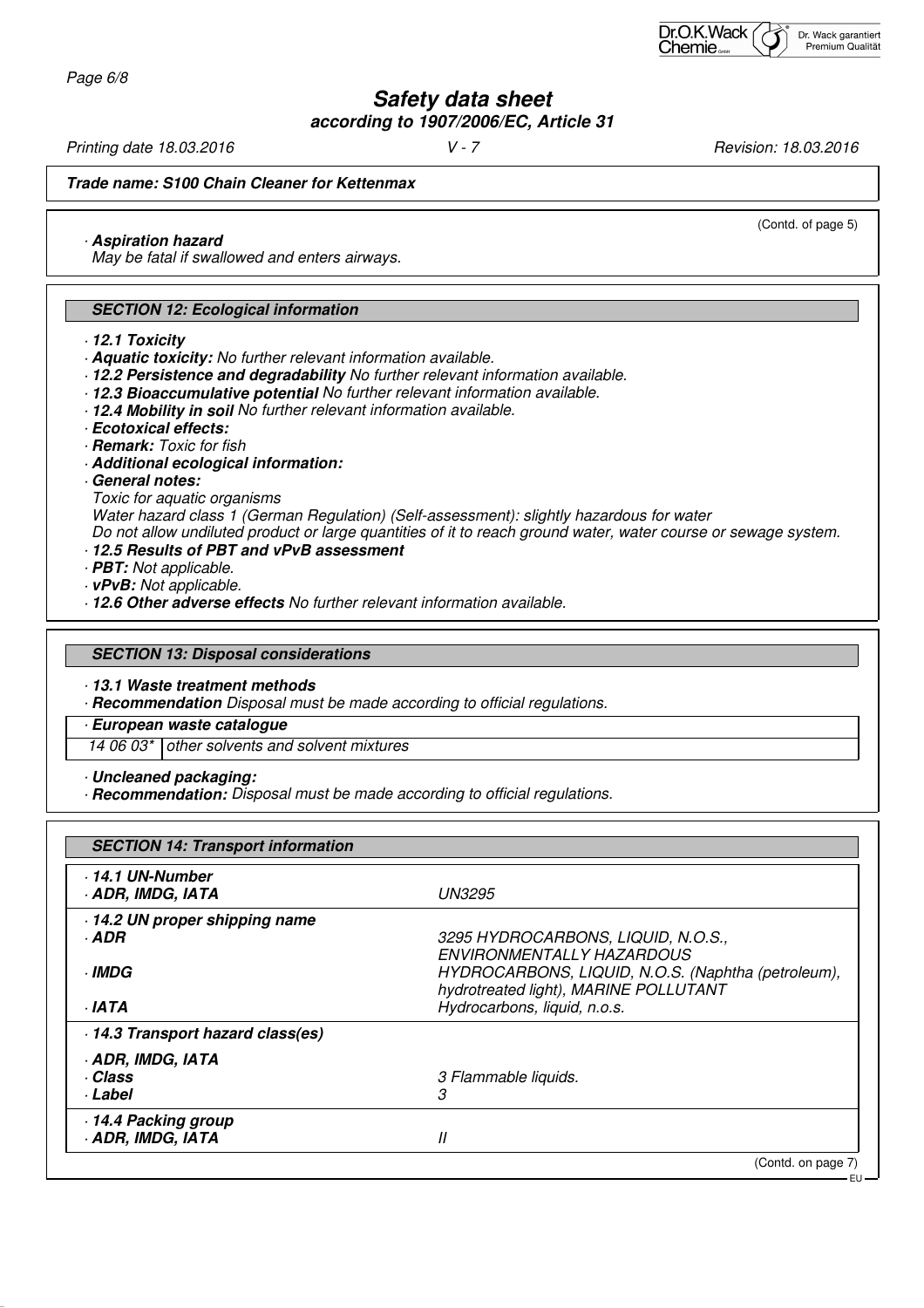Page 7/8

**Safety data sheet according to 1907/2006/EC, Article 31**

Printing date 18.03.2016 **V** - 7 **V** - 7 **Revision: 18.03.2016** 

## **Trade name: S100 Chain Cleaner for Kettenmax**

|                                                                                    | (Contd. of page 6)                                                                                                    |
|------------------------------------------------------------------------------------|-----------------------------------------------------------------------------------------------------------------------|
| 14.5 Environmental hazards:                                                        | Product contains environmentally hazardous substances:<br>Naphtha (petroleum), hydrotreated light<br>Yes              |
| Marine pollutant:<br>· Special marking (ADR):                                      | Symbol (fish and tree)<br>Symbol (fish and tree)                                                                      |
| · 14.6 Special precautions for user<br>Danger code (Kemler):<br><b>EMS Number:</b> | Warning: Flammable liquids.<br>33<br>$F-E, S-D$                                                                       |
| <b>Stowage Category</b>                                                            | B                                                                                                                     |
| 14.7 Transport in bulk according to Annex II of<br><b>Marpol and the IBC Code</b>  | Not applicable.                                                                                                       |
| · Transport/Additional information:                                                |                                                                                                                       |
| $·$ ADR<br>· Limited quantities (LQ)<br><b>Excepted quantities (EQ)</b>            | 11<br>Code: E2<br>Maximum net quantity per inner packaging: 30 ml<br>Maximum net quantity per outer packaging: 500 ml |
| - Transport category<br>Tunnel restriction code                                    | 2<br>D/E                                                                                                              |
| <b>IMDG</b><br>Limited quantities (LQ)<br><b>Excepted quantities (EQ)</b>          | 1L<br>Code: E2<br>Maximum net quantity per inner packaging: 30 ml<br>Maximum net quantity per outer packaging: 500 ml |
| · UN "Model Regulation":                                                           | UN 3295 HYDROCARBONS, LIQUID, N.O.S., 3, II,<br><b>FNVIRONMENTALLY HAZARDOUS</b>                                      |

## **SECTION 15: Regulatory information**

· **15.1 Safety, health and environmental regulations/legislation specific for the substance or mixture** No further relevant information available.

· **Directive 2012/18/EU**

· **Named dangerous substances - ANNEX I** None of the ingredients is listed.

· **Seveso category** E2 Hazardous to the Aquatic Environment P5c FLAMMABLE LIQUIDS

- · **Qualifying quantity (tonnes) for the application of lower-tier requirements** 200 t
- · **Qualifying quantity (tonnes) for the application of upper-tier requirements** 500 t
- · **15.2 Chemical safety assessment:** A Chemical Safety Assessment has been carried out.

#### **SECTION 16: Other information**

This information is based on our present knowledge. However, this shall not constitute a guarantee for any specific product features and shall not establish a legally valid contractual relationship.

## · **Relevant phrases**

H225 Highly flammable liquid and vapour. H304 May be fatal if swallowed and enters airways. H315 Causes skin irritation. H336 May cause drowsiness or dizziness.

(Contd. on page 8)

EU